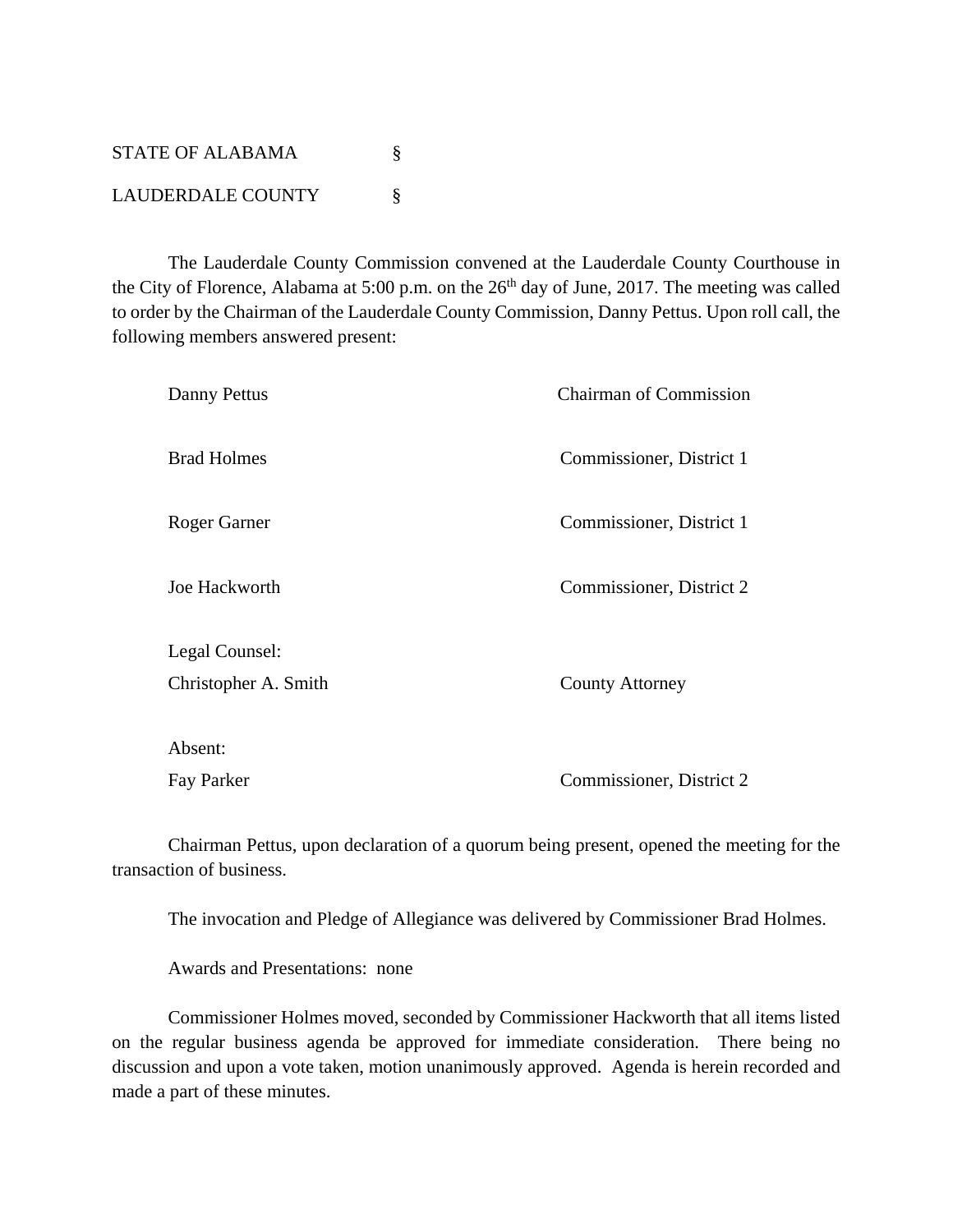Commissioner Hackworth moved, seconded by Commissioner Garner that the minutes of the last regular meeting be approved for recording. There being no discussion and upon a vote taken, motion unanimously approved.

Commissioner Garner moved, seconded by Commissioner Holmes to approve the Insolvents, Errors, and Taxes in Litigation for 2016 and the Uncollected Insolvents and Taxes in Litigation for Previous Years. There being no discussion and upon a vote taken, motion unanimously approved. The final settlement list for Insolvents, Errors, and Taxes in Litigation for 2016 and the Uncollected Insolvents and Taxes in Litigation for Previous Years is herein recorded, attached, and made part of these minutes.

Commissioner Holmes moved, seconded by Commissioner Garner to approve a resolution at the request of the Lauderdale County Coroner, Andy High. The Lauderdale County Coroner may delegate any of the powers of the Office to one or more deputies who shall then have the same duties with respect thereto as the Coroner and any act of deputy coroner shall be performed in the name of the Coroner. Andy High has requested that Max Williams and Mike Bishop be named deputy coroners and Mr. High is responsible for their salaries. There being no discussion and upon a vote taken, motion unanimously approved. Resolution is herein recorded and made part of these minutes.

 Commissioner Holmes moved, seconded by Commissioner Hackworth to approve a resolution to purchase an ad in the Lauderdale County Living Here 2017 Residents Guide to Life in the Shoals Magazine. The ad will be a full color, one-half page ad at the cost of seven hundred seventy-nine dollars and forty cents which will be paid for out of the Tourism Fund. There being no discussion and upon a vote taken, motion unanimously approved. Resolution is herein recorded and made part of these minutes.

 Commissioner Garner moved, seconded by Commissioner Holmes to approve a resolution to assist in funding the  $24<sup>th</sup>$  Annual Trail of Tears event which will run from September  $15<sup>th</sup>$ through September  $17<sup>th</sup>$ , 2017. The Lauderdale County Commission will donate five thousand dollars to the event and the Lauderdale County Road Department will also perform services such as but not limited to road grating and grass mowing to help prepare the roadways for the motorcycle ride and activities. The cost will be paid out of the Tourism Fund. There being no further discussion and upon vote taken, motion unanimously approved. Resolution is herein recorded and made part of these minutes.

 Commissioner Holmes moved, seconded by Commissioner Garner to approve a resolution to amend the current subdivision regulations pursuant to Alabama Law. The said law was amended requiring municipalities within Lauderdale County to take certain steps to exercise extra territorial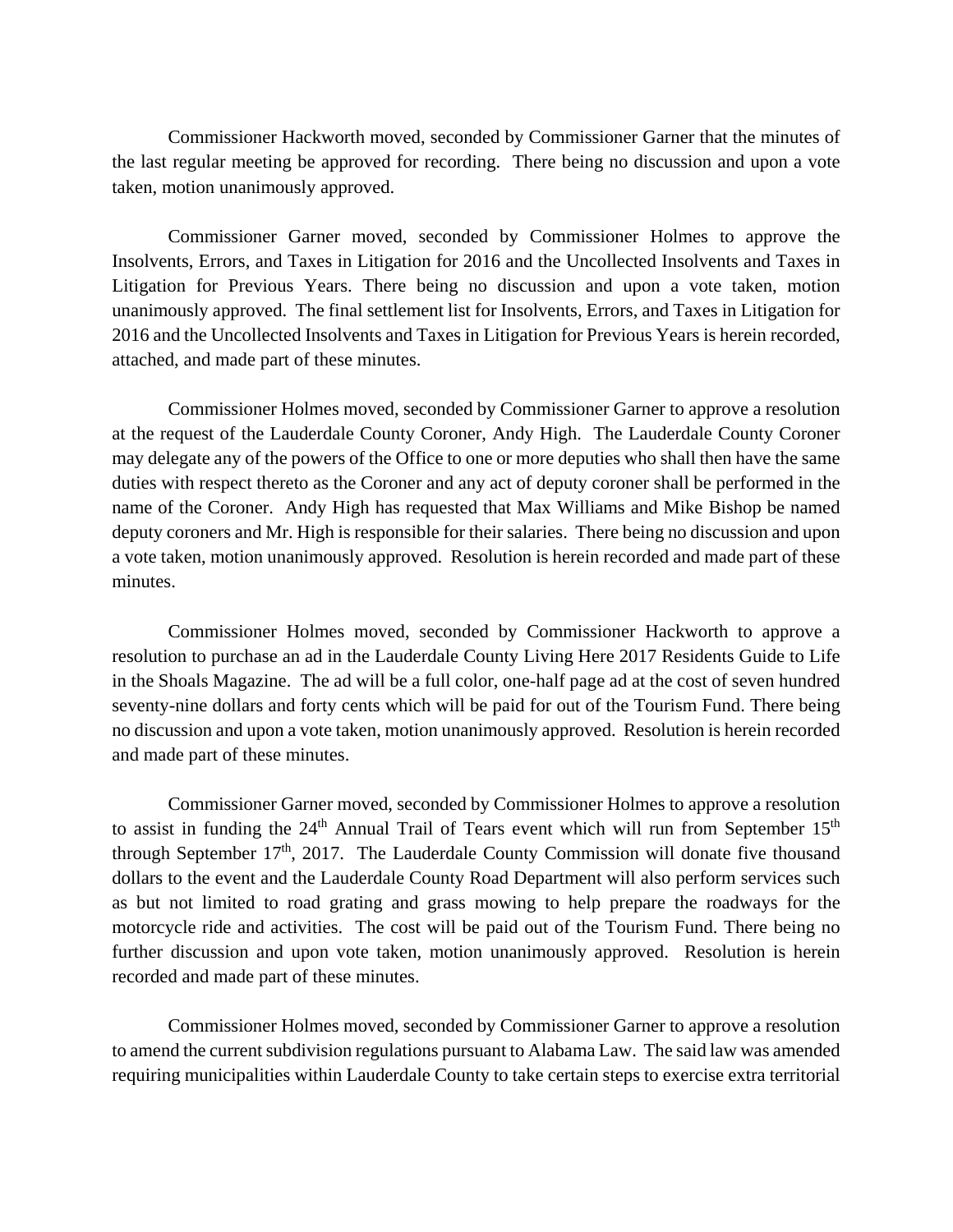jurisdiction in their respective planning jurisdiction. This amendment was done to remove any confusion as to the issue of extra territorial jurisdiction. There being no discussion and upon a vote taken, motion unanimously approved. Resolution and copy of said amendment is herein attached, recorded and made part of these minutes.

 In compliance with competitive bid laws of the State of Alabama, sealed bids were advertised for Bid No. LA-2017-9, "X-Ray System for Florence-Lauderdale Management Agency". Bid responses were received, publicly opened, and read aloud on Friday, June16<sup>th</sup>, 2017. A bid tabulation sheet was prepared for the Commissioners review. Chairman Pettus asked the Florence-Lauderdale County Emergency Management director, George Grabryan, for his recommendation. Mr. Grabryan stated that there were two bidders and that ADS, Inc. of Virginia Beach, Virginia was the lowest bidder. Mr. Grabryan also stated that Commissioner Brad Holmes helped with the writing of the specs for the bid. Commissioner Holmes stated that he would abstain from voting on this bid project due to the fact that he helped prepare the bid specs and was involved in the project with the Emergency Management Agency. Commissioner Holmes also stated that this will not be a Lauderdale County expense because the X-Ray machine will be paid for using Homeland Security grant money. Commissioner Garner moved, seconded by Commissioner Hackworth to approve the bid. There being no further discussion and upon a vote taken, Commissioner Garner voted yea, Commissioner Hackworth voted yea, Commissioner Holmes abstained, motion approved. Bid to be awarded to ADS, Inc. of Virginia Beach, Virginia at a cost of forty nine thousand four hundred and ninety-nine dollars. Bid is herein recorded and made part of these minutes.

The invoiced bills were audited, allowed, and ordered to be paid upon a motion by Commissioner Hackworth and seconded by Commissioner Holmes. Commissioner Garner asked the Lauderdale County Engineer, Eric Hill, where the County is on completing the ATRIP projects. Mr. Hill stated that in this fiscal year, we anticipate completing the County Road 61 Project, the County Road 344 Project, and the County Road 92 project. Mr. Hill also stated that the only project left for ATRIP is the County Road 76 Project and that will be done next year. There being no further discussion and upon a vote taken, motion unanimously approved.

## CHECKS ISSUED JUNE 12<sup>TH</sup>, 2017 THROUGH JUNE 25<sup>th</sup>, 2017

| GENERAL-SPECIAL<br>CHECK # 52135-52185 | \$516,671.02 |
|----------------------------------------|--------------|
| AGRI-BUSINESS FUND<br>CHECK #3561-3565 | \$1,352.60   |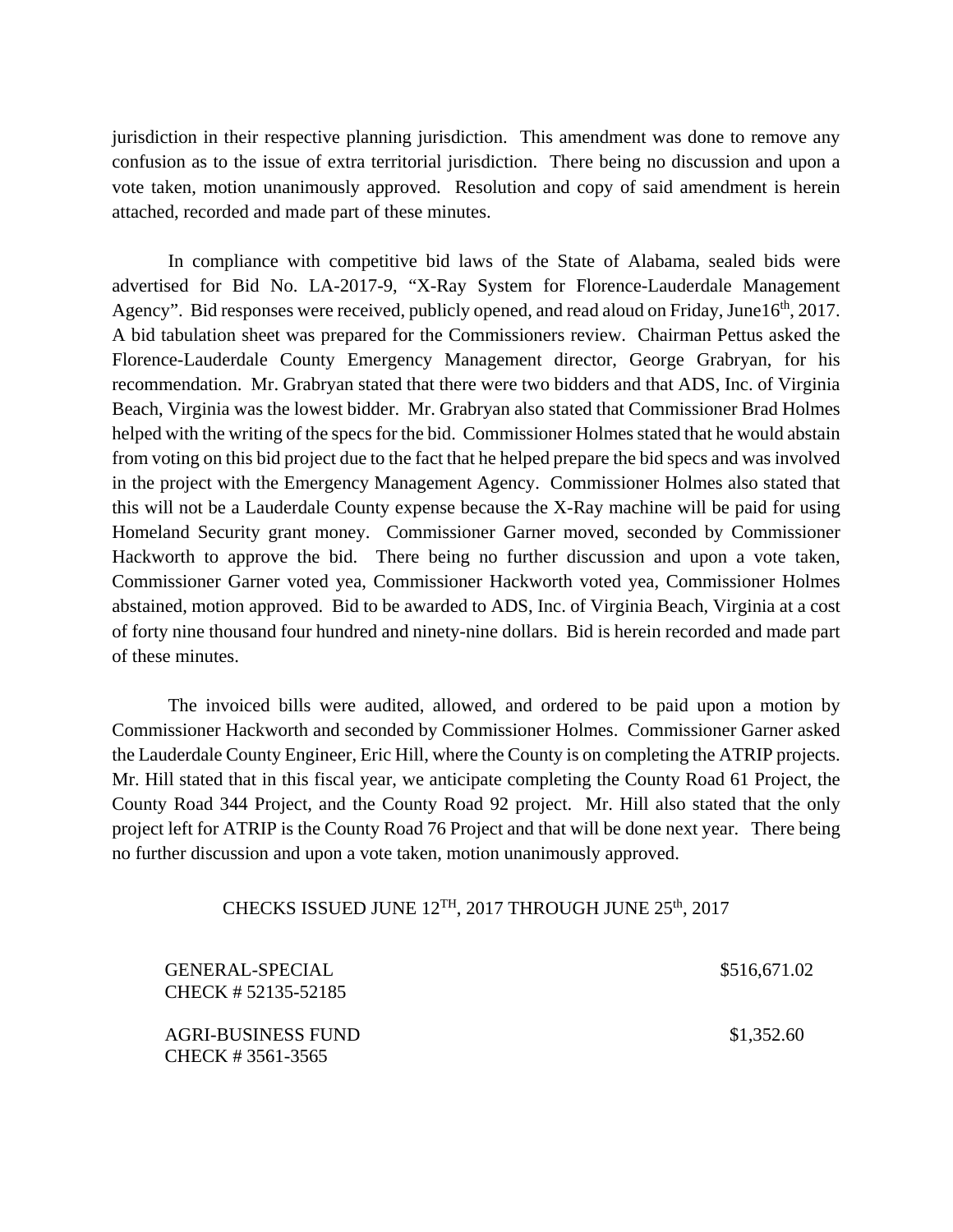| <b>LEPA FUND</b><br>CHECK #7815-7823                      | \$5,444.96   |
|-----------------------------------------------------------|--------------|
| <b>GASOLINE TAX FUND</b><br>CHECK #16386-16407            | \$387,759.56 |
| PUBLIC BLDG., R & B SPECIAL<br><b>CHECK #447</b>          | \$750,000.00 |
| PUBLIC HIGHWAY & TRAFFIC FUND<br>CHECK # N/A              | 0.00         |
| AL. TRUST CAPITAL IMPROVEMENT FUND<br>CHECK # N/A         | 0.00         |
| <b>RRR GASOLINE TAX FUND</b><br>CHECK # N/A               | 0.00         |
| REAPPRAISAL FUND<br>CHECK # 11102-11112                   | \$32,493.98  |
| REAPPRAISAL MONEY MARKET<br>CHECK # N/A                   | 0.00         |
| TOURISM, REC. & CONVENTION FUND<br>CHECK #448 & 449       | \$2,515.00   |
| <b>RSVP FUND</b><br>CHECK #16943-16950                    | \$2,906.69   |
| <b>CHILD PROTECTION FUND</b><br><b>CHECK #1206</b>        | \$1,538.41   |
| <b>SERIES 2001 DEBT SERVICE FUND</b><br><b>CHECK #257</b> | \$12,360.21  |
| <b>CDBG FUND</b><br>CHECK # N/A                           | 0.00         |
| <b>SOLID WASTE FUND</b><br>CHECK # 6893-6908              | \$148,474.46 |
| <b>ACCOUNT PAYABLE FUND</b><br>CHECK # 39042-39087        | \$153,045.19 |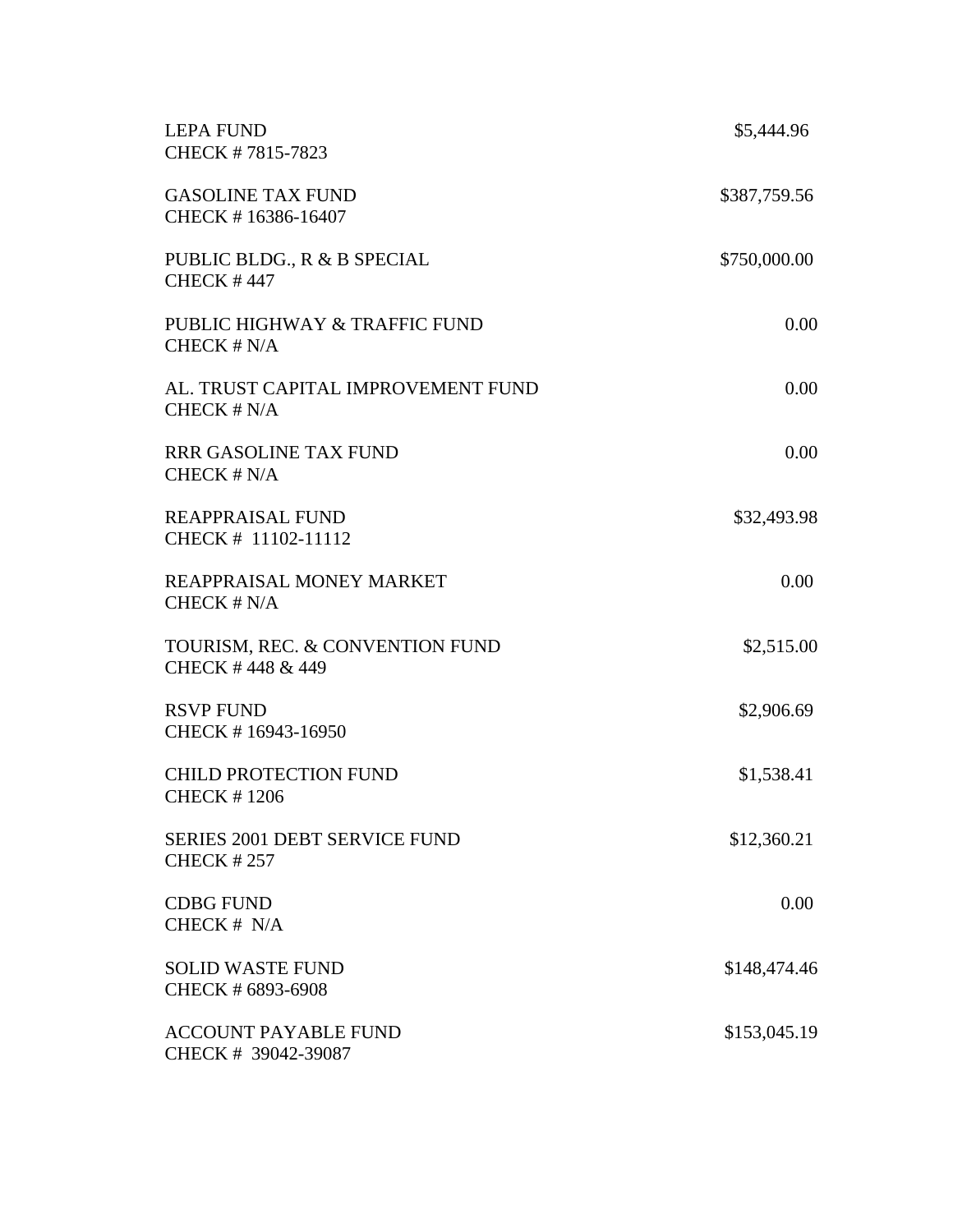| FIRE PROTECTION FEE FUND<br>CHECK $# N/A$         |              | 0.00           |
|---------------------------------------------------|--------------|----------------|
| INDUSTRIAL DEVELOPMENT TAX FUND<br>CHECK $#$ 1126 |              | \$316,177.84   |
| <b>TOBACCO TAX FUND</b><br>CHECK $# N/A$          |              | 0.00           |
| TVA TAX FUND<br>CHECK # 5501-5512                 |              | \$385,558.09   |
|                                                   | <b>TOTAL</b> | \$2,716,298.01 |

Scheduled Public Hearings: none

Staff Reports: none

Public Comment Period: Frankie Putman, 23671 Highway 20, Waterloo, Alabama, stated that he has been coming to the Lauderdale County Farmers Market for the past 18 years and he has almost always had the same spot but now it's first come –first serve and pay as you go. Mr. Putman stated that in the past, he could pay up in advance and get the same spot. Mr. Putman also stated that he doesn't know what happened but the Farmers Market has gone down in the last three or four years.

Vernon Allison, 1880 County Road 74, Florence, Alabama, stated that he is not happy about the Farmers Market and that a Lauderdale County citizen cannot go over to the Colbert County Farmers Market because they do not let anyone but Colbert County citizens participate in their Farmers Market. Mr. Allison stated that he is not happy about the prices that some of the vendors are charging because he can't compete with them and it creates a hardship for him and other local vendors. Mr. Allison also stated that the Farmers Market has gone down during the last three years and that the Commission should support its local vendors. Commissioner Garner asked Mr. Allison if it's true that the Colbert Farmers Market only allows local vendors to sell and Mr. Allison replied, yes it is true. Commissioner Holmes stated that he wondered if the new markets that have formed such as the one in Killen and the one in downtown Florence has affected our attendance at the Lauderdale County Farmers Market. Mr. Allison stated that Saturday is the